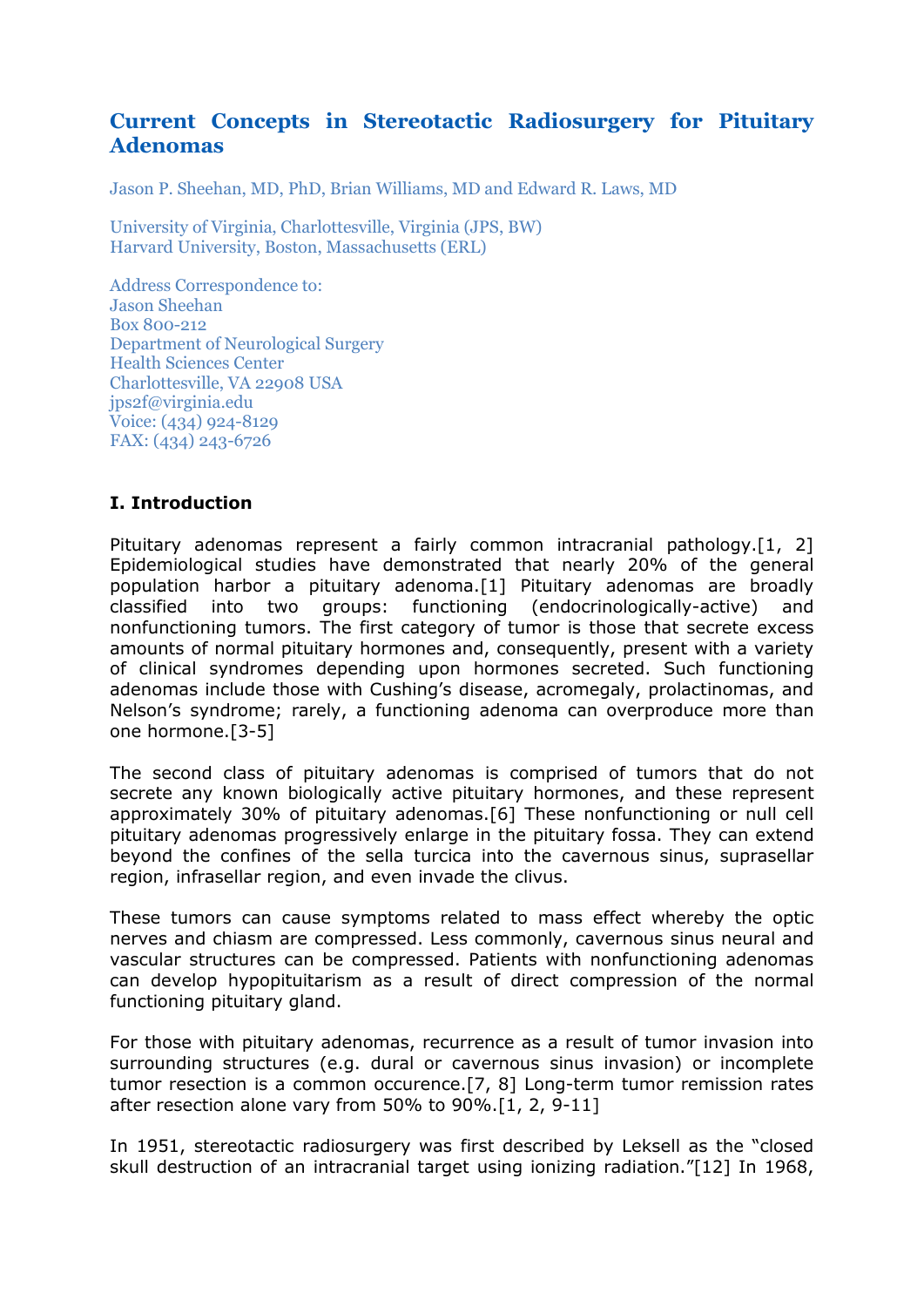Leksell treated the first pituitary adenoma patient with the Gamma knife. Since that time, stereotactic radiosurgery has become an important tool in the neurosurgical treatment of patients with pituitary adenomas.

## **II. Radiosurgical Techniques**

Radiosurgery is delivered via a multidisciplinary approach. At a minimum, the treatment team is comprised of a neurosurgeon, radiation oncologist, and medical physicists. For pituitary adenoma, patients, other members of the team may include an endocrinologist and an ophthalmologist.

Radiosurgery can be delivered using a variety of devices. Such devices include the Gamma Knife, modified linear accelerators (e.g. Cyberknife, Novalis, Trilogy, Synergy, etc), or cyclotrons producing charged particles such as protons. All of these devices have specific advantages and limitations inherent to their design and the type of energy utilized. However, the devices share a common goal of using target immobilization, image guidance, focal delivery of radiation to the target, and a steep fall off of radiation to the surrounding tissues.

In preparation for radiosurgery, many centers now institute a temporary cessation of antisecretory medications in the perioperative time period. In 2000, Landolt et al. first reported a significantly lower hormone normalization rate in acromegalic patients who were receiving antisecretory medications at the time of radiosurgery.[13] Since then, others have documented a counterproductive effect of antisecretory medications on the rate of hormonal normalization following radiosurgery.[14, 15] Depending upon the antisecretory agent's pharmacokinetics, 2 to 4 months cessation of the drug prior to radiosurgery seems prudent for most cases of functioning adenomas.[13, 14, 16]

The effective delivery of radiation to a target requires clear and accurate imaging of that target. Over the past 20 years, significant advances have increased the efficacy and safety of radiosurgical treatment of pituitary lesions. Tumor localization for dose planning is better achieved with enhanced coronal MR than with CT imaging.[17] An MRI sequence consisting of post-contrast, thin-slice (e.g. 1 to 1.5 mm) volume acquisition is typically utilized to define the tumor within the sellar region.

In patients with previous surgery, fat suppression techniques can prove useful for differentiating tumor from surgical fat grafts. CT is generally reserved for patients who cannot undergo an MRI (e.g. a patient with a pacemaker). PET imaging may also be used to define the location of a functioning adenoma for radiosurgical targeting.[18]

Through the strategic selection of beam entry, prescription dose, blocking patterns, and isodose selection, the borders of the adenoma can be encompassed and a suitable radiation dose delivered (Figure 1). The radiosurgical team should take into account the radiation fall off characteristics unique to the type of unit utilized. Also, prior treatment history such as surgery, radiation therapy, etc. should be factored into the timing, technique, and dose planning for each pituitary adenoma patient.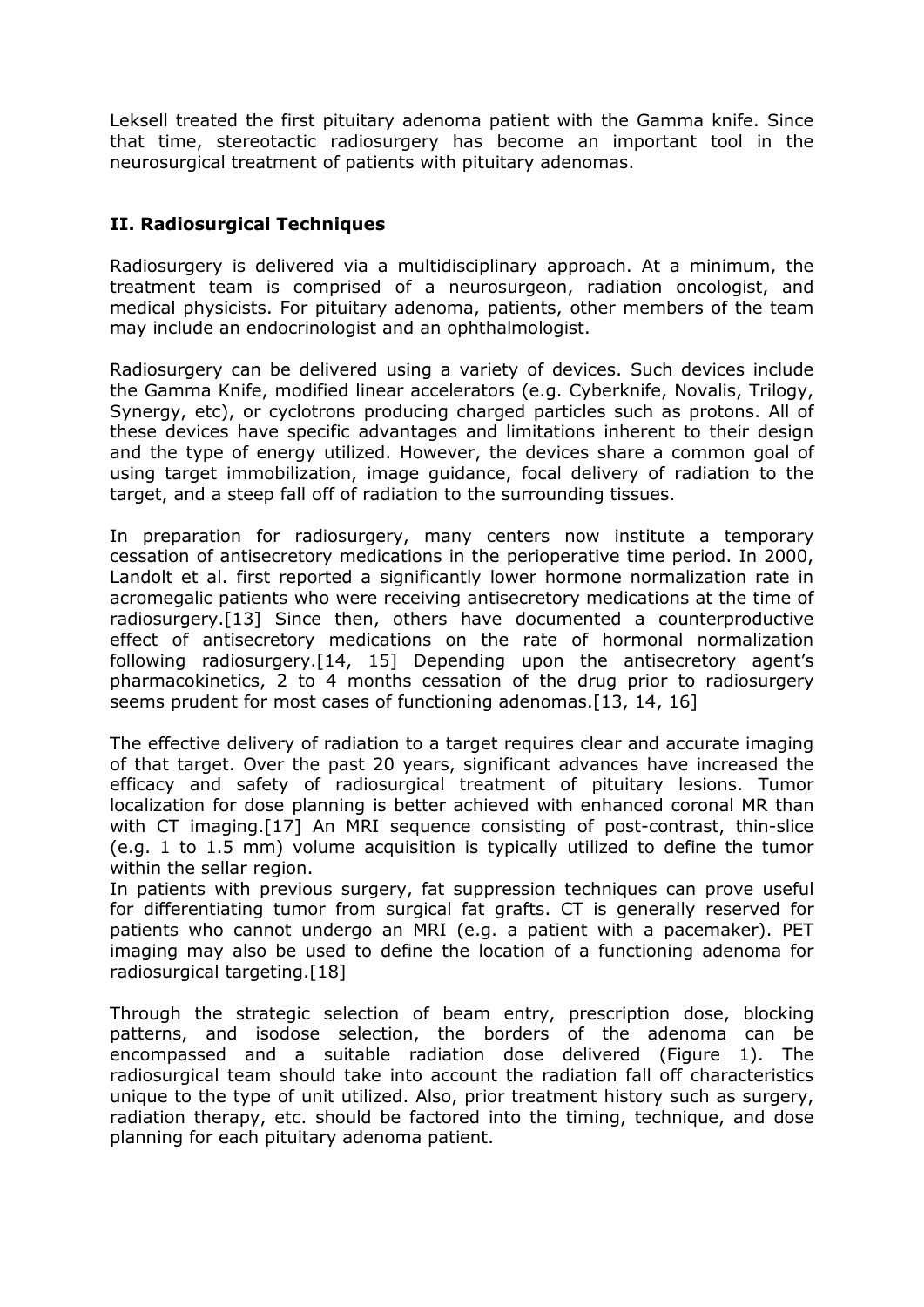

**Figure 1** A Gamma Knife radiosurgery dose plan illustrating treatment of a pituitary adenoma (yellow) and the contouring of the lens and optic apparatus (blue).

# **III. Radiosurgical Goals and Results**

Unlike most intracranial tumors, growth control alone is not the sole objective. Adenoma growth control following radiosurgery is important. However, for those with functioning adenomas, timely normalization of the overproduced hormone is of paramount importance. These goals can often be achieved.

Nevertheless, one does not want to have the cure be worse than the disease. Radiosurgery should be performed in a way so as to minimize the risks of neurovascular injury (e.g. to the optic apparatus, cavernous sinus structures) and to the normal functioning pituitary gland. Radiosurgical results for pituitary adenoma patients treated at the University of Virginia are summarized in Table 1.

#### **Summary of the University of Virginia's Radiosurgical Results for Pituitary**

## **Adenoma Patients A. Pituitary Adenoma Growth Control**

Control of adenoma growth is one goal for radiosurgery in patients with pituitary adenomas. Tumor control is defined as either an unchanged or decreased volume on follow-up radiological imaging studies. In major published series, stereotactic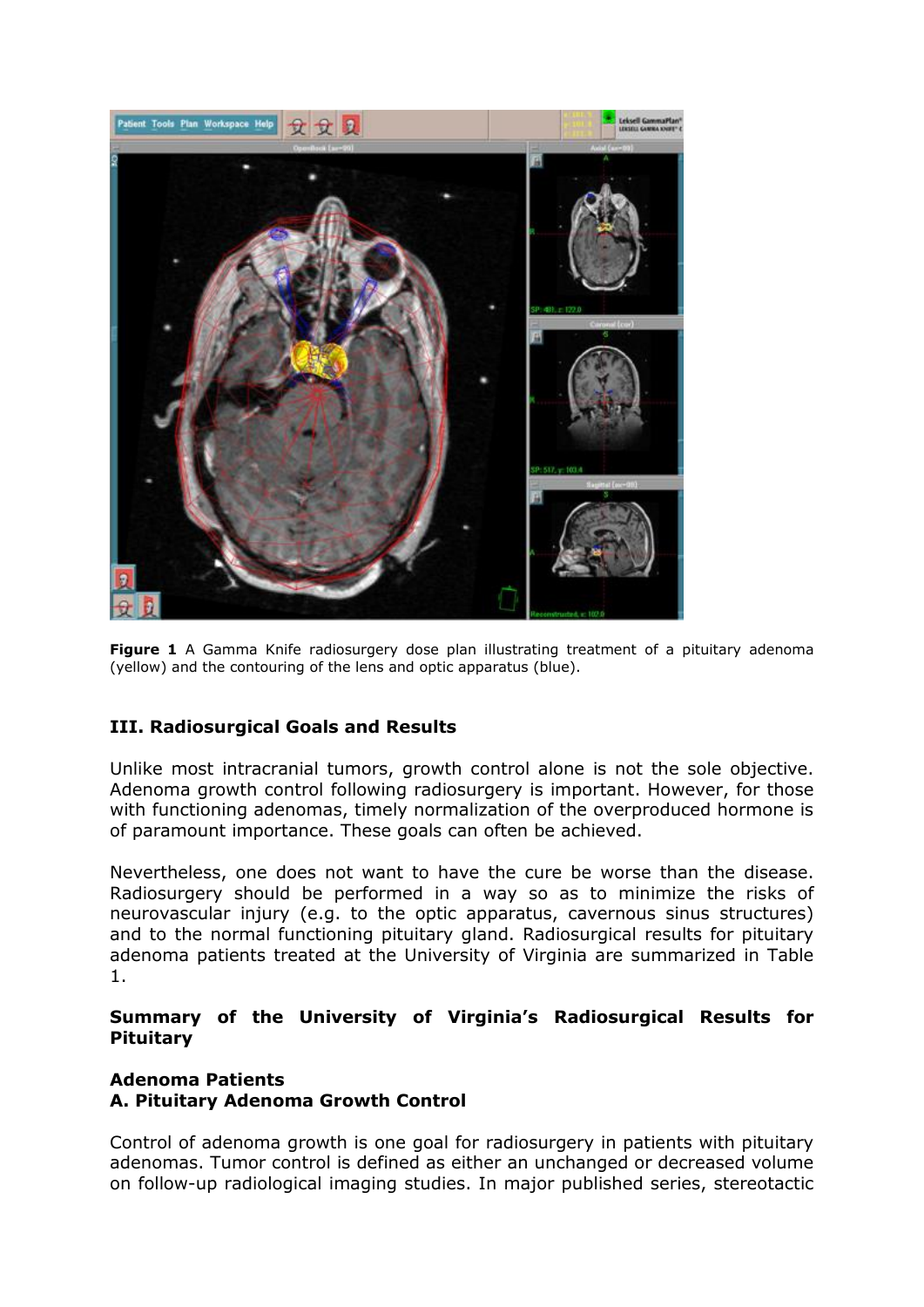radiosurgery afforded excellent control pituitary adenomas.[19-34] The majority of studies reported achievement of greater than 90% tumor control. Some series have even demonstrated improvement in visual function following radiosurgery related to shrinkage of the tumor.[20, 22, 30, 34-37] However, most pituitary adenomas are slow growing tumors. As such, it is important to perform longterm neuro-imaging follow-up of radiosurgical patients. Our experience has been that the longer the follow-up the more likely a patient's pituitary adenoma falls into one of two categories—tumor enlargement or tumor reduction. Tumor stability may simply be a result of limited follow-up after radiosurgery.

## **B. Radiosurgery for Cushing's Disease**

Cushing's disease, perhaps the most famous of pituitary disorders, was described by Harvey Cushing in 1912 as a polyglandular disorder.[38] It was not until 1933 that Cushing first performed neurosurgery to treat a patient with a basophilic pituitary adenoma presumed to be secreting excess ACTH.[38] Over the years, neurosurgeons and endocrinologists have debated the criteria for defining "cure" for Cushings disease.[39] Currently, most centers define an endocrinological remission as a 24-hour UFC in the normal range coupled with the resolution of clinical stigmata, or a series of normal post-operative serum cortisol levels obtained throughout the day (range 5.4-10.8 micrograms/dl or 150-300 nmol/liter).[40]

Fifteen series utilized the urine cortisol collection as part of the criteria for endocrinological evaluation [2, 5, 15, 19-26, 28, 31, 34, 41-47]. In those series with at least ten patients and a median follow-up of 2 years, endocrinological remission rates range from 17% to 83%. The wide range of endocrinological remission rates are likely a result of the testing utilized and the practice of some centers to perform testing while patients remain on steroid synthesis inhibiting agents (e.g. ketoconazole). Some cases of delayed recurrence following initial radiosurgical remission have been observed at the University of Virginia. Delayed recurrence underscores the need for long-term periodic endocrinologic testing.

# **C. Radiosurgery for Acromegaly**

The most widely accepted guidelines for remission in acromegaly consist of a GH level less than 1 ng/ml in response to a glucose challenge and a normal serum IGF-1 when matched for age and gender.[48-51]

Remission rates following radiosurgery for acromegaly vary from 0% to 100% [2, 15, 19-28, 31, 32, 34, 41, 46, 52-59]. In those series with at least ten patients and a median follow-up of 2 years, endocrinological remission rates still vary with a wide range (4.8% to 96%). Certainly, some of the variation in endocrinological remission rates with acromegaly may be attributed to the inconsistent criteria defining remission. Another confounding variable is the degree to which somatostatin analogs may have been utilized during the time of radiosurgery and subsequent endocrinological evaluation in each of the series.

### **D. Radiosurgery for Prolactinoma**

Most prolactinomas are treated effectively through medical management. For those patients who are refractory to or unable to tolerate dopamine agonist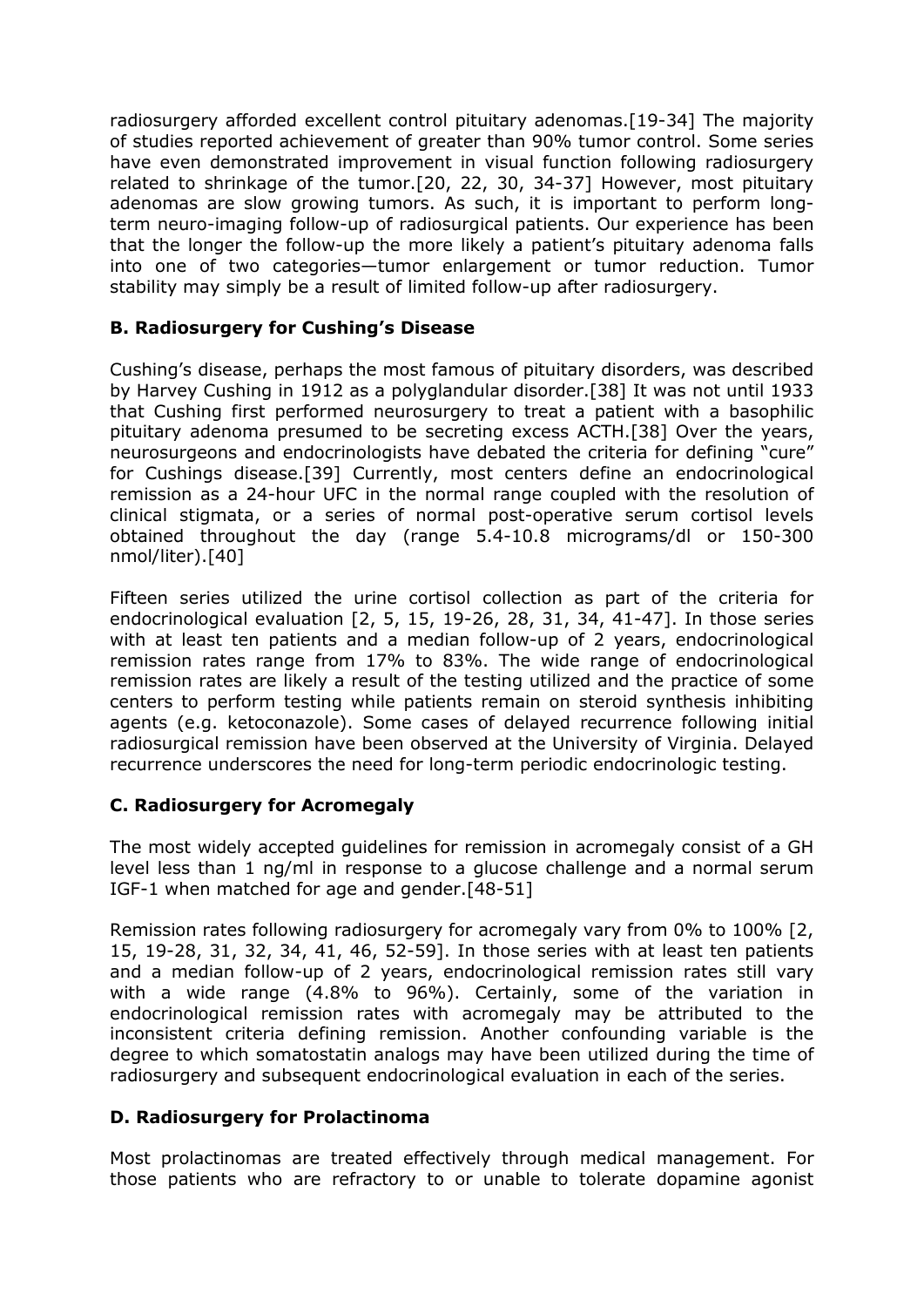medications, radiosurgery represents an alternative. Most endocrinologists define remission as a patient who has a normal serum prolactin level for gender. Reported radiosurgical remission rates for prolactinoma patients vary from 0% to 84% [2, 3, 14, 15, 19-25, 27, 28, 32, 34, 41, 42, 45, 46, 56, 57, 59, 60]. In our series of patients,[16] we observed a significant improvement in prolactinoma remission in patients who were not receiving antisecretory medications at the time of their radiosurgery. At most centers including our own, the endocrinological remission rate for prolactinoma patients appears lower than that for Cushing's disease or acromegaly patients.

## **IV. Complications following Radiosurgery for a Pituitary Adenoma**

Much has been written about the complications that can occur following radiosurgery for a pituitary adenoma. As higher doses are used for those with functioning adenomas, these patients may be at greater risk for post-operative complications. With the exception of delayed hypopituitarism, the risk of postradiosurgical complications for pituitary adenoma patients is fortunately quite rare.

Hypopituitarism occurs in approximately 20-40% of pituitary adenoma patients following radiosurgery. Usually, the decrease occurs in one or two pituitary hormones although theoretically the entire normally functioning gland is at risk of radiation injury. Hormonal replacement may be prudent in patients that demonstrate delayed hypopituitarism following radiosurgery.

Cranial nerve dysfunction is much rarer and appears to occur in less than 1% of patients. Temporary and permanent damage to the optic apparatus and to nerves in the cavernous sinus following radiosurgical treatment of a pituitary adenoma has been reported. Other reported complications have included radiation injury to the hypothalamus and temporal lobe. Injury to the carotid artery and radiosurgical induced neoplasia although possible is exceedingly rare.

# **V. Conclusions**

Although not usually an initial treatment for patients with pituitary adenomas, stereotactic radiosurgery has been proven to be a safe and highly effective treatment for patients with recurrent or residual pituitary adenomas. Radiosurgery affords effective growth control and hormonal normalization for pituitary adenoma patients. Generally, radiosurgery does so with a shorter latency period than that of fractionated radiotherapy. This short latency period before remission can usually be bridged with suppressive medications.

The complications (e.g. radiation induced neoplasia, cerebral vasculopathy, etc.) associated with radiosurgery are infrequent. Radiosurgery can sometimes be used as a primary treatment for those patients deemed unfit for microsurgical resection as a result of other comoribidities or with demonstrable a pituitary adenoma in a surgically difficult to assess location (e.g. the cavernous sinus).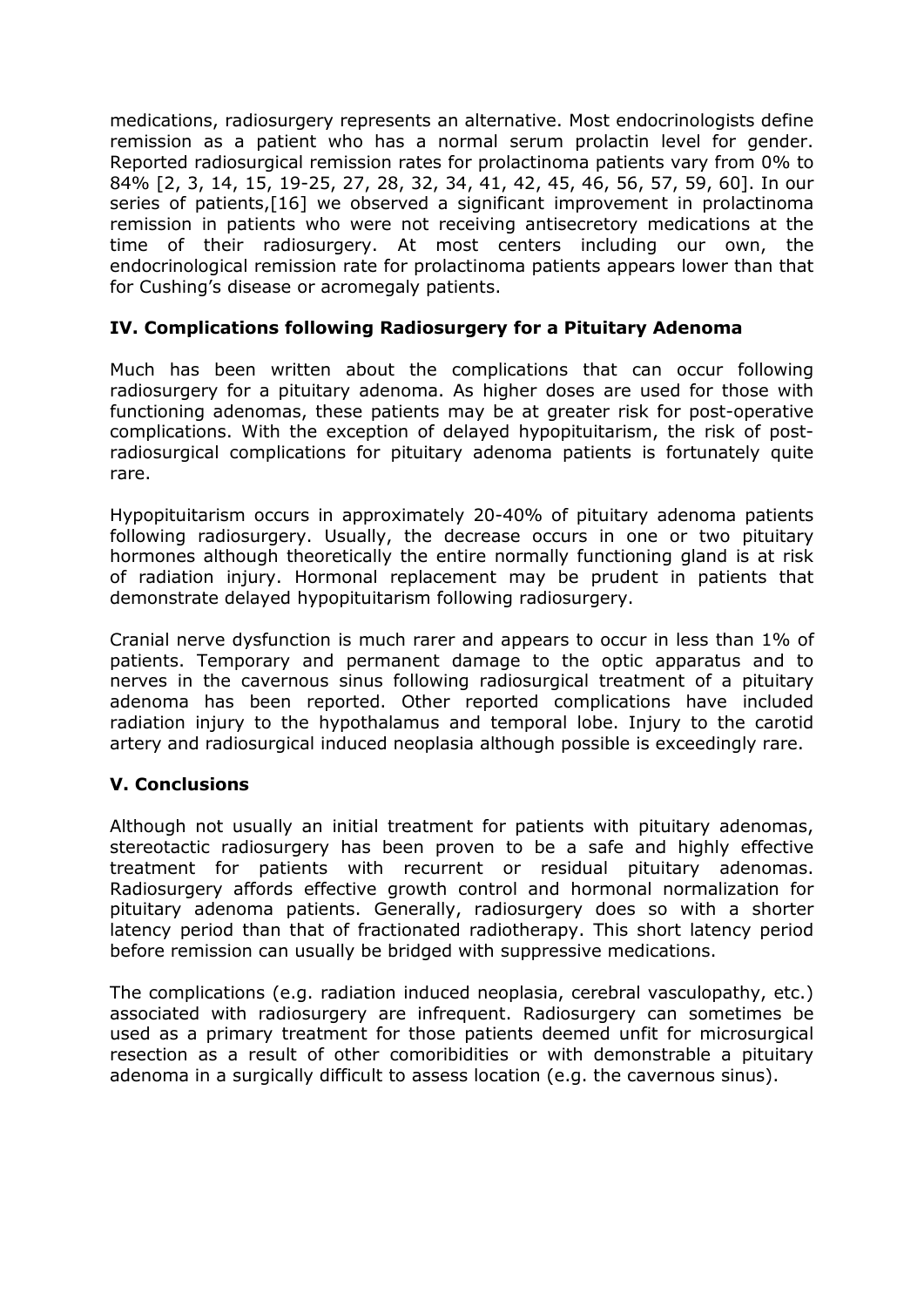#### **Table 1**

| <b>Tumor</b> | #<br><b>Treated</b> | #<br><b>Evaluable</b> | <b>Remission</b> | Time (months) | <b>Pituitary Deficiency</b> |
|--------------|---------------------|-----------------------|------------------|---------------|-----------------------------|
| Acromegaly   | 137                 | 91                    | 53%              | 29.8          | 34%                         |
| Cushing's    | 113                 | 90                    | 54%              | 13            | 22%                         |
| Nelson's     | 27                  | 23                    | 20%              | 50            | 28%                         |
| Prolactinoma | 28                  | 23                    | 26%              | 24.5          | 38%                         |

### **VI. References**

1. Laws, E.R., Jr., M. Ebersold, and P. DG, The results of transsphenoidal surgery in specific clinical entities, in Management of Pituitary Adenomas and Related Lesions with Emphasis on Transsphenoidal Microsurgery, E.R. Laws, Jr., R. Randall, and K. EB, Editors. 1982, Appleton-Century-Crofts: New York. p. 277- 305.

2. Laws, E.R., Jr. and M.L. Vance, Radiosurgery for pituitary tumors and craniopharyngiomas. Neurosurg Clin N Am, 1999. 10(2): p. 327-36.

3. Laws, E.R., Jr., N.C. Fode, and M.J. Redmond, Transsphenoidal surgery following unsuccessful prior therapy. An assessment of benefits and risks in 158 patients. J Neurosurg, 1985. 63(6): p. 823-9.

4. Sheehan, J.M., et al., Results of transsphenoidal surgery for Cushing's disease in patients with no histologically confirmed tumor. Neurosurgery, 2000. 47(1): p. 33-6; discussion 37-9.

5. Sheehan, J.M., et al., Radiosurgery for Cushing's disease after failed transsphenoidal surgery. J Neurosurg, 2000. 93(5): p. 738-42.

6. Milker-Zabel, S., et al., Fractionated stereotactically guided radiotherapy and radiosurgery in the treatment of functional and nonfunctional adenomas of the pituitary gland. Int J Radiat Oncol Biol Phys, 2001. 50(5): p. 1279-86.

7. Meij, B.P., et al., The long-term significance of microscopic dural invasion in 354 patients with pituitary adenomas treated with transsphenoidal surgery. J Neurosurg, 2002. 96(2): p. 195-208.

8. Shaffi, O.M. and P. Wrightson, Dural invasion by pituitary tumours. N Z Med J, 1975. 81(538): p. 386-90.

9. Mampalam, T.J., J.B. Tyrrell, and C.B. Wilson, Transsphenoidal microsurgery for Cushing disease. A report of 216 cases. Ann Intern Med, 1988. 109(6): p. 487-93.

10. Friedman, R.B., et al., Repeat transsphenoidal surgery for Cushing's disease. J Neurosurg, 1989. 71(4): p. 520-7.

11. Chandler, W.F., et al., Surgical treatment of Cushing's disease. J Neurosurg, 1987. 66(2): p. 204-12.

12. Leksell, L., The stereotaxic method and radiosurgery of the brain. Acta Chir Scand, 1951. 102(4): p. 316-9.

13. Landolt, A.M., et al., Octreotide may act as a radioprotective agent in acromegaly. J Clin Endocrinol Metab, 2000. 85(3): p. 1287-9.

14. Landolt, A.M. and N. Lomax, Gamma knife radiosurgery for prolactinomas. J Neurosurg, 2000. 93 Suppl 3: p. 14-8.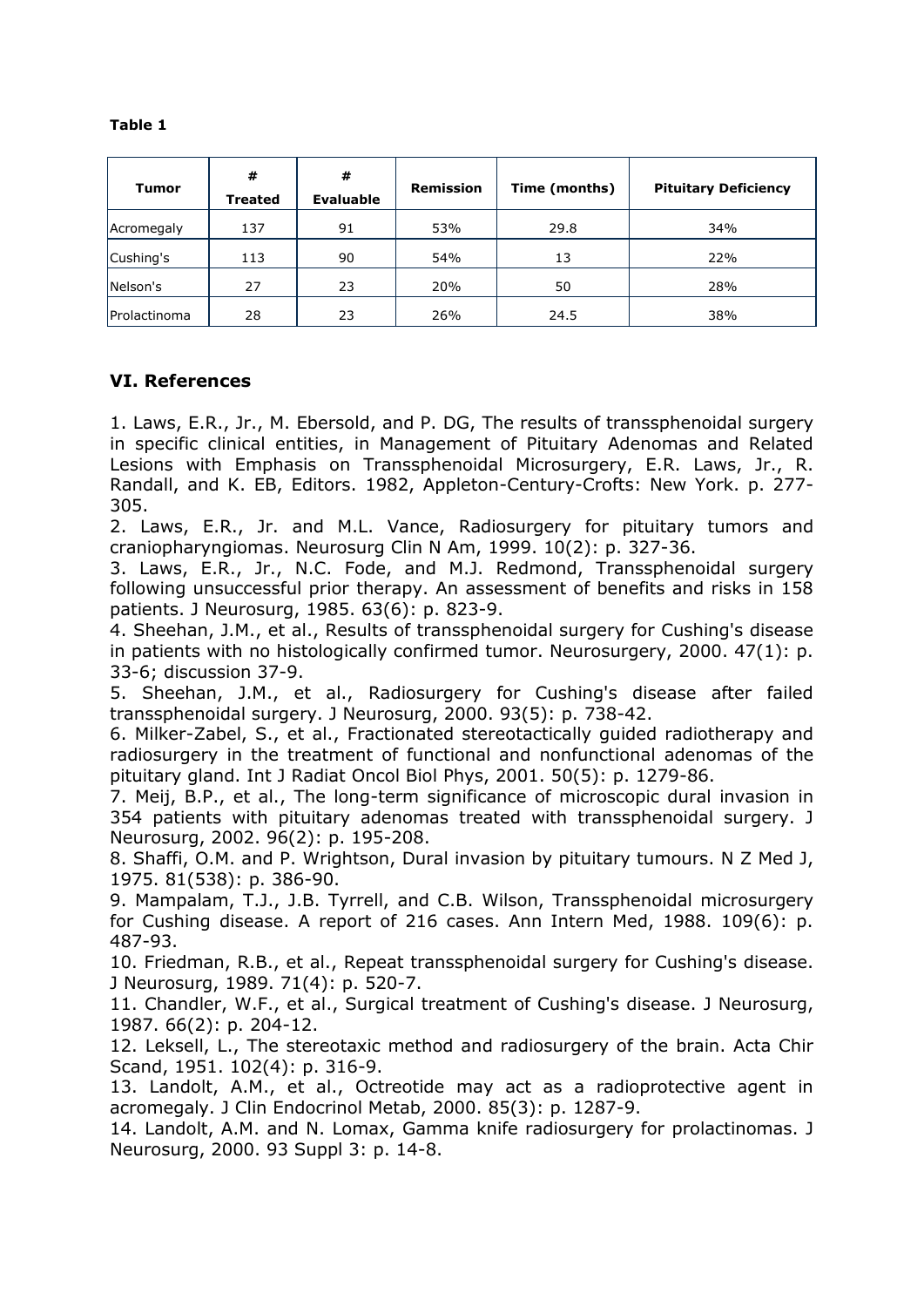15. Pollock, B.E., et al., Results of stereotactic radiosurgery in patients with hormone-producing pituitary adenomas: factors associated with endocrine normalization. J Neurosurg, 2002. 97(3): p. 525-30.

16. Pouratian, N., et al., Gamma knife radiosurgery for medically and surgically refractory prolactinomas. Neurosurgery, 2006. 59(2): p. 255-66; discussion 255- 66.

17. Kondziolka, D., et al., A comparison between magnetic resonance imaging and computed tomography for stereotactic coordinate determination. Neurosurgery, 1992. 30(3): p. 402-6; discussion 406-7.

18. Tang, B.N., et al., 11C-methionine PET for the diagnosis and management of recurrent pituitary adenomas. Eur J Nucl Med Mol Imaging, 2006. 33(2): p. 169- 78.

19. Feigl, G.C., et al., Effects of gamma knife radiosurgery of pituitary adenomas on pituitary function. J Neurosurg, 2002. 97(5 Suppl): p. 415-21.

20. Hayashi, M., et al., Gamma Knife radiosurgery for pituitary adenomas. Stereotact Funct Neurosurg, 1999. 72 Suppl 1: p. 111-8.

21. Inoue, H.K., et al., Pituitary adenomas treated by microsurgery with or without Gamma Knife surgery: experience in 122 cases. Stereotact Funct Neurosurg, 1999. 72 Suppl 1: p. 125-31.

22. Izawa, M., et al., Gamma knife radiosurgery for pituitary adenomas. J Neurosurg, 2000. 93 Suppl 3: p. 19-22.

23. Lim, Y.L., et al., Four years' experiences in the treatment of pituitary adenomas with gamma knife radiosurgery. Stereotact Funct Neurosurg, 1998. 70 Suppl 1: p. 95-109.

24. Martinez, R., et al., Pituitary tumors and gamma knife surgery. Clinical experience with more than two years of follow-up. Stereotact Funct Neurosurg, 1998. 70 Suppl 1: p. 110-8.

25. Mitsumori, M., et al., Initial clinical results of LINAC-based stereotactic radiosurgery and stereotactic radiotherapy for pituitary adenomas. Int J Radiat Oncol Biol Phys, 1998. 42(3): p. 573-80.

26. Mokry, M., et al., A six year experience with the postoperative radiosurgical management of pituitary adenomas. Stereotact Funct Neurosurg, 1999. 72 Suppl 1: p. 88-100.

27. Muramatsu, J., et al., [Clinical results of LINAC-based stereotactic radiosurgery for pituitary adenoma]. Nippon Igaku Hoshasen Gakkai Zasshi, 2003. 63(5): p. 225-30.

28. Petrovich, Z., et al., Gamma knife radiosurgery for pituitary adenoma: early results. Neurosurgery, 2003. 53(1): p. 51-9; discussion 59-61.

29. Pollock, B.E. and P.C. Carpenter, Stereotactic radiosurgery as an alternative to fractionated radiotherapy for patients with recurrent or residual nonfunctioning pituitary adenomas. Neurosurgery, 2003. 53(5): p. 1086-91; discussion 1091-4.

30. Sheehan, J.P., et al., Radiosurgery for residual or recurrent nonfunctioning pituitary adenoma. J Neurosurg, 2002. 97(5 Suppl): p. 408-14.

31. Shin, M., et al., Stereotactic radiosurgery for pituitary adenoma invading the cavernous sinus. J Neurosurg, 2000. 93 Suppl 3: p. 2-5.

32. Witt, T.C., et al., Gamma Knife Radiosurgery for Pituitary Tumors, in Gamma Knife Brain Surgery. Progress in Neurological Surgery, L.D. Lunsford, D. Kondziolka, and J. Flickinger, Editors. 1998, Karger: Basel. p. 114-127.

33. Wowra, B. and W. Stummer, Efficacy of gamma knife radiosurgery for nonfunctioning pituitary adenomas: a quantitative follow up with magnetic resonance imaging-based volumetric analysis. J Neurosurg, 2002. 97(5 Suppl): p. 429-32.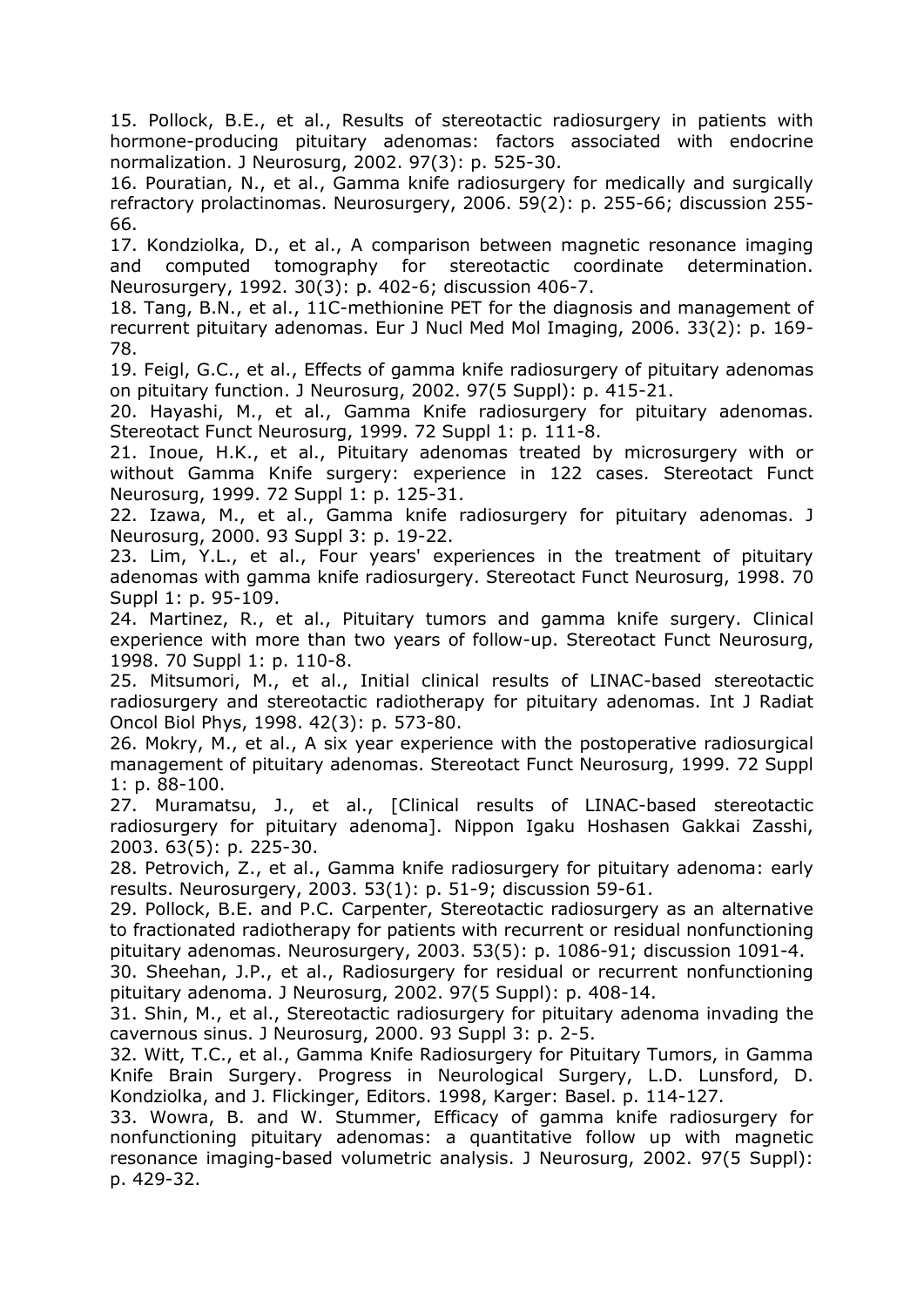34. Yoon, S.C., et al., Clinical results of 24 pituitary macroadenomas with linacbased stereotactic radiosurgery. Int J Radiat Oncol Biol Phys, 1998. 41(4): p. 849-53.

35. Abe, T., et al., Early palliation of oculomotor nerve palsy following gamma knife radiosurgery for pituitary adenoma. Eur Neurol, 2002. 47(1): p. 61-3.

36. Chen, J.C., et al., Radiosurgical management of benign cavernous sinus tumors: dose profiles and acute complications. Neurosurgery, 2001. 48(5): p. 1022-30; discussion 1030-2.

37. Losa, M., et al., Gamma knife surgery for treatment of residual nonfunctioning pituitary adenomas after surgical debulking. J Neurosurg, 2004. 100(3): p. 438-44.

38. Lindholm, J., Cushing's syndrome: historical aspects. Pituitary, 2000. 3(2): p. 97-104.

39. Labeur, M., et al., New perspectives in the treatment of Cushing's syndrome. Curr Drug Targets Immune Endocr Metabol Disord, 2004. 4(4): p. 335-42.

40. Arnaldi, G., et al., Diagnosis and complications of Cushing's syndrome: a consensus statement. J Clin Endocrinol Metab, 2003. 88(12): p. 5593-602.

41. Choi, J.Y., et al., Radiological and hormonal responses of functioning pituitary adenomas after gamma knife radiosurgery. Yonsei Med J, 2003. 44(4): p. 602-7.

42. Ganz, J.C., Gamma knife radiosurgery and its possible relationship to malignancy: a review. J Neurosurg, 2002. 97(5 Suppl): p. 644-52.

43. Hoybye, C., et al., Adrenocorticotropic hormone-producing pituitary tumors: 12- to 22-year follow-up after treatment with stereotactic radiosurgery. Neurosurgery, 2001. 49(2): p. 284-91; discussion 291-2.

44. Kobayashi, T., Y. Kida, and Y. Mori, Gamma knife radiosurgery in the treatment of Cushing disease: long-term results. J Neurosurg, 2002. 97(5 Suppl): p. 422-8.

45. Levy, R.P., et al., Heavy-charged-particle radiosurgery of the pituitary gland: clinical results of 840 patients. Stereotact Funct Neurosurg, 1991. 57(1-2): p. 22-35.

46. Morange-Ramos, I., et al., Gamma-knife surgery for secreting pituitary adenomas. Acta Neurochir (Wien), 1998. 140(5): p. 437-43.

47. Witt, T.C., Stereotactic radiosurgery for pituitary tumors. Neurosurg Focus, 2003. 14(5): p. e10.

48. Melmed, S., et al., Consensus statement: medical management of acromegaly. Eur J Endocrinol, 2005. 153(6): p. 737-40.

49. Biochemical assessment and long-term monitoring in patients with acromegaly: statement from a joint consensus conference of the Growth Hormone Research Society and the Pituitary Society. J Clin Endocrinol Metab, 2004. 89(7): p. 3099-102.

50. Giustina, A., et al., Criteria for cure of acromegaly: a consensus statement. J Clin Endocrinol Metab, 2000. 85(2): p. 526-9.

51. Vance, M.L., Endocrinological evaluation of acromegaly. J Neurosurg, 1998. 89(3): p. 499-500.

52. Attanasio, R., et al., Gamma-knife radiosurgery in acromegaly: a 4-year follow-up study. J Clin Endocrinol Metab, 2003. 88(7): p. 3105-12.

53. Fukuoka, S., et al., Gamma knife radiosurgery for growth hormone-secreting pituitary adenomas invading the cavernous sinus. Stereotact Funct Neurosurg, 2001. 76(3-4): p. 213-7.

54. Ganz, J.C., E.O. Backlund, and F.A. Thorsen, The effects of Gamma Knife surgery of pituitary adenomas on tumor growth and endocrinopathies. Stereotact Funct Neurosurg, 1993. 61 Suppl 1: p. 30-7.